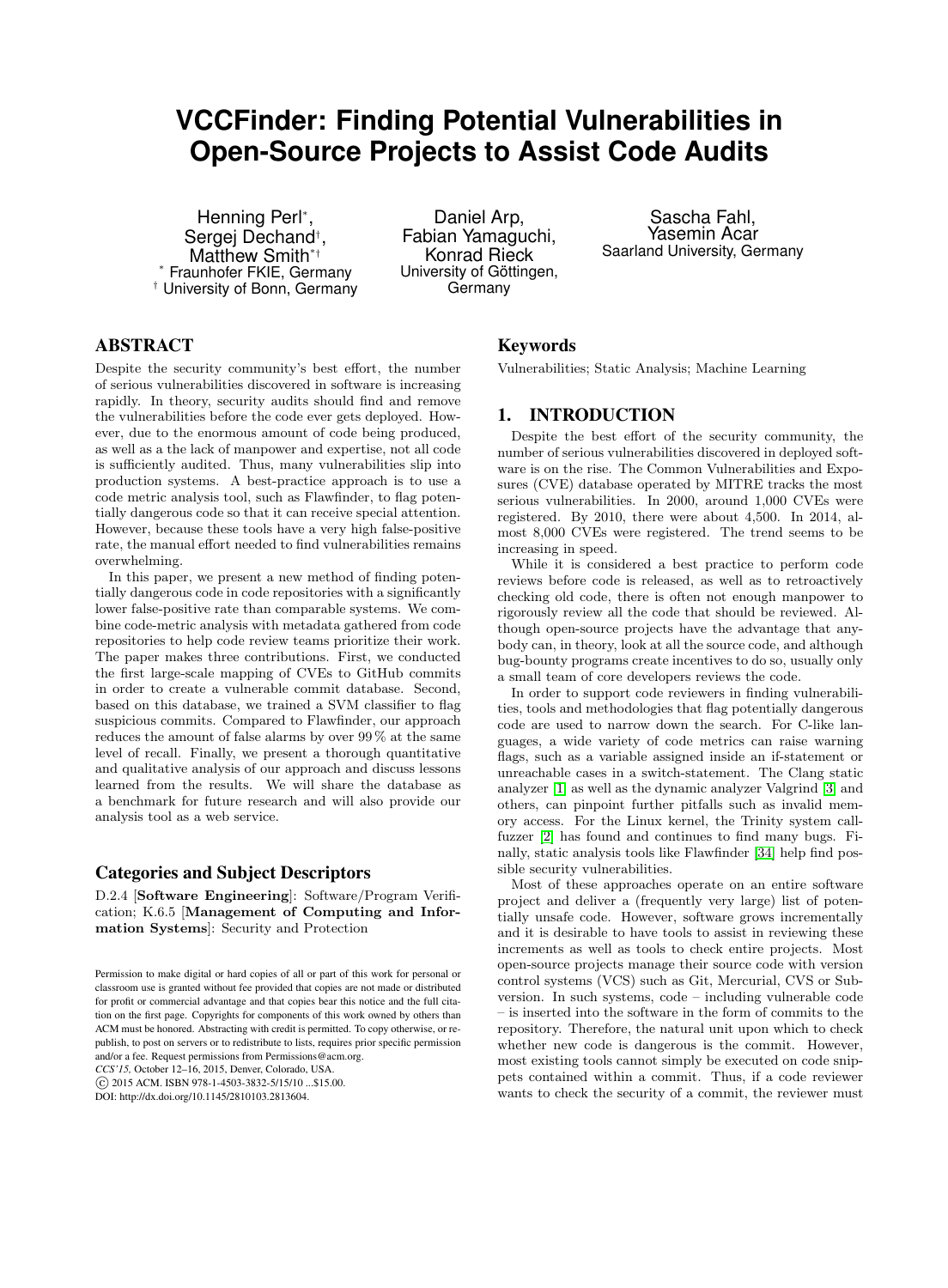execute the analysis software on the entire project and then check if any of the warnings relate to the commit. This can be a considerable amount of work, especially since many tools require source code to be annotated and dynamic tests would have to be constructed in a way that triggers the commit.

Static and dynamic code analysis tools focus exclusively on the code without the context of who wrote the code and how it was committed. However, code repositories contain a wealth of metadata which can be highly relevant to the code quality. For instance, it can be seen whether a committer is new to the project or if they are one of the core contributors. It is possible to see the time of day or night at which code was submitted and to monitor the activity of development in certain regions of code. Moreover, most existing code-metric-based tools have very high false-positive rates, creating a (sometimes impossibly) high workload and undermining trust in the effectiveness of the tools. For instance, Flawfinder tool created 5,460 false positives warnings for only 53 true positives on the dataset used in this paper. It is intuitively clear that code reviewers who want to find 53 vulnerabilities in a set of 5,513 flagged commits have a tough time ahead of them.

In this paper, we present a classifier that can identify potentially vulnerable commits with a significantly lower falsepositive rate while retain high recall rates. Therefore, unlike most existing tools for vulnerability finding, we don't focus solely on code metrics, but also leverage the rich metadata contained in code repositories.

To evaluate the effectiveness of our approach, we conduct a large-scale evaluation of 66 GitHub projects with 170,860 commits, gathering both metadata about the commits as well as mapping CVEs to commits to create a database of vulnerability-contributing commits (VCCs) and a benchmark for future research.

We conducted a statistical analysis of these VCCs and trained a Support Vector Machine (SVM) to detect them based on the combination of code metric analysis and Git-Hub metadata. For our evaluation we trained our classifier only on data up to December 31, 2010 and ran our tests against CVEs discovered in 2011–2014.

In this dataset, our approach, called *VCCFinder*, produces only 36 false positives compared to Flawfinder's 5,460 at the same level of recall. This is a reduction of over 99 % and significantly eases the workload of code reviewers.

## 1.1 Our Contributions

In summary, we make the following contributions in this paper:

- We present VCCF inder, a code analysis tool that flags suspicious commits by using a SVM-based detection model. Our method outperforms Flawfinder by a great margin, reducing the false positives by over 99 % at the same level of recall. Our methodology is suited to work on code snippets, enabling us to analyse code at the commit level and making a lightweight analysis of new code far easier than requiring a full build environment to be set up for each test.
- We construct the first large-scale database mapping CVEs to vulnerability-contributing commits (VCCs). The database contains 66 GitHub projects, 170,860 commits and 640 VCCs. We conduct an extensive eval-

uation of the methodology used to create this database to ascertain its quality as a benchmark for future research.

• We present an extensive quantitative and qualitative evaluation of VCCFinder and discuss take-aways, including, for instance that, from a security perspective, gotos are not generally harmful but in combination with error-handling code they are responsible for a significant number of VCCs.

## 2. RELATED WORK

The discovery of vulnerabilities in program code is a fundamental problem of computer security. Consequently, it has received much attention in the past. In the following, we give a sample of the prior work most closely related to our approach.

## *Static analysis.*

The set of static analysis tools can be thought of as a spectrum ranging from faster, lightweight approaches to slower but more thorough techniques. With VCCFinder being a lightweight tool, we compare ourselves to FlawFinder [\[34\]](#page-11-0), a prominent representative of this class of tools. Other lightweight approaches include Rats [\[9\]](#page-11-1), Prefast [\[8\]](#page-11-2) as well as Splint [\[10\]](#page-11-3), the later requiring manual annotations.

Regarding more thorough approaches Bandhakavi et al. [\[11\]](#page-11-4) search for vulnerabilities in browser extensions by applying static information-flow analysis to the JavaScript code. Dahse and Holz [\[15\]](#page-11-5) introduced a static analyzer for PHP that can detect sophisticated attacks against web applications. Finally, commercial tools like Coventry [\[5\]](#page-10-3), Fortify [\[6\]](#page-10-4), CodeSonar [\[4\]](#page-10-5), and IBM Security AppScan Source (formerly Rational) [\[7\]](#page-11-6) focus on a thorough analysis with configurable rulesets and consequently long run times.

## *Symbolic execution.*

Cadar et al. [\[12\]](#page-11-7) present KLEE, a symbolic execution tool, which requires manual annotation and modification of the source code. Also the runtime grows exponentially with the number of paths in the program, which limits the size of project which can be tested with KLEE. Thus it is not feasible to execute KLEE on the same scale as VCCFinder. However, it is an interesting area of future work to execute KLEE as a second step after VCCFinder. Klee would then only be used on the commits flagged by VCCFinder which hopefully would significantly reduce the effort needed to run KLEE. We see these tools as complementary and separate steps in the tool chain.

#### *Dynamic analysis.*

Cho et al. [\[14\]](#page-11-8) use a combination of symbolic and concrete execution to build an abstract model of the analyzed application and find vulnerabilities in several open-source projects. Yamaguchi et al. [\[37\]](#page-11-9) provide an analysis platform offering fuzzy parsing of code that generates a graph representing code suitable to be mined with graph-database queries. This approach allows application-specific vulnerability patterns to be expressed; however, in contrast to our approach, it requires manual specification of these patterns by the analyst. Holler et al. [\[20\]](#page-11-10) used fuzzing on code fragments to find vulnerabilities in the Mozilla JavaScript interpreter and the PHP interpreter.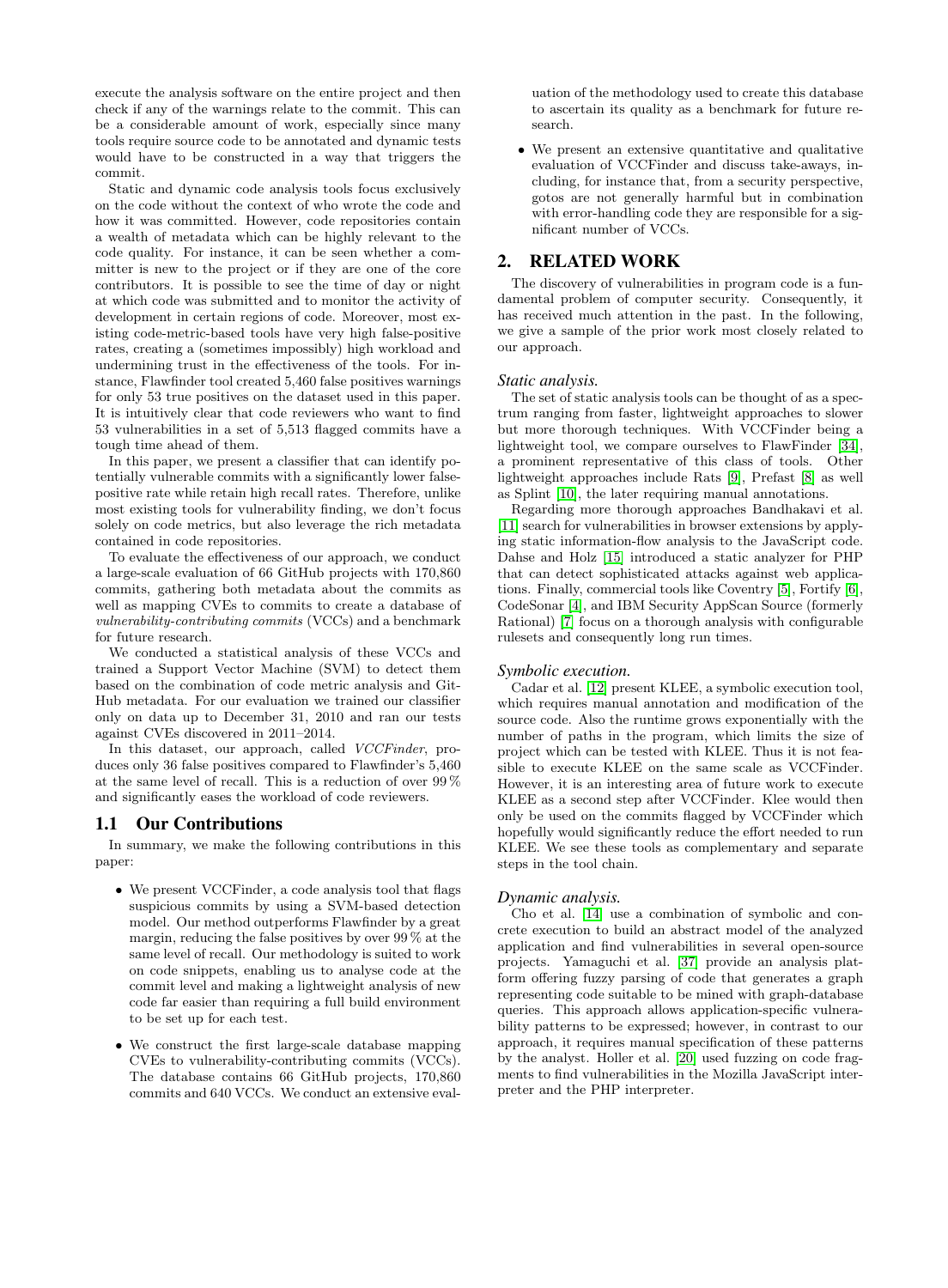#### *Software metrics.*

Several authors have proposed to employ software metrics to home in on regions of code more likely to contain vulnerabilities. For example, Zimmermann et al. [\[38\]](#page-11-11) perform a large-scale empirical study on Windows Vista, indicating that metrics such as code churn, code complexity [see [22,](#page-11-12) [19\]](#page-11-13) and organizational measures allow vulnerabilities to be detected with high precision at low recall rates, while code dependency measures achieve low precision at high recall rates. However, Graylin et al. [\[18\]](#page-11-14) point out that many of these metrics may be highly correlated with lines of code. In particular, they show empirically that the relation between cyclomatic complexity and lines of code is near-linear, meaning that no reduction in the amount of code to read is achieved in this way.

#### *Repository analysis.*

There is a range of research work looking at software repositories in relation to software vulnerabilities. The most relevant with respect to our project can be divided into two groups: those that look at code metrics and those that look at metadata.

Neuhaus et al. [\[26\]](#page-11-15) use the vulnerability database of the Mozilla project to extract which software components have had vulnerabilities in the past and which imports and function calls were involved. They use this to predict which software components of the Mozilla Internet suite are most likely to contain more vulnerabilities. Unlike our approach, they do not use any metadata in their analysis and the results flag entire software components rather than single commits. The results are thus more generic in the sense that they can say only that one set of software components is more worth checking than others.

On the other side, work conducted by Meneely et al. and Shin et al. analyzes different code repository metadata in relation to CVEs [\[25,](#page-11-16) [23,](#page-11-17) [24\]](#page-11-18). Specifically, they check how features such as code churn, lines of code, or the number of reviewers from a project's repository and review system data correlate to reported vulnerabilities. They do this manually for the Mozilla Firefox Browser, Apache HTTP server and an excerpt of the RHEL Linux kernel. Unlike the work above and our work, they do not use this data to predict vulnerabilities; moreover, unlike our work, they do not combine the features but look at each separately.

Sadeghi et al. [\[28\]](#page-11-19) aim to reduce the number of rules used by static analysis software. For this they looked at "categorized software repositories" (i.e. the Google Play Store) and evaluated how knowledge of the app's category can reduce the number of static analysis rules needed to still retain full coverage. For this, they compared Java programs on Source-Forge (without a framework) to Android apps on F-Droid (written with an application development framework). From the app's category they were able to build a predictor that helps pick a subset of static analyzer rules to apply; therefore reducing the time the static analyzer needs. Their method works especially well with apps using a framework, such as Android apps. In contrast, while this work reduces the number of rules used for analysis, we prioritize the code needed to be analysed. These approaches are complementary.

Wijayasekara et al. [\[35\]](#page-11-20) used bug-trackers to study bugs that afterwards have been identified as vulnerabilities. The work does not deal with finding unknown vulnerabilities.

While this does not directly relate to our work, bug-trackers are an interesting additional source of information.

Kim et al. [\[21\]](#page-11-21) mined logs of a project's SCM repository for bug-introducing changes using fixed keywords (such as "fix" or "bug"). They then extracted features from these commits and trained an SVM. Our approach differs from the authors' in three ways: first, we use as a base of our research the much smaller and thus harder set of critical vulnerabilities mined from the CVE database; second, we use additional features gathered from the SCM history such as past/future different authors; third we use a historical split to evaluate our system opposed to a (random) ten-fold cross validation. The later is important since it guarantees that our system was not trained on future commits to decide if some past commit introduced a bug. Unfortunately neither the code base nor the data is available so a direct comparison is not possible. We re-ran our experiments using random cross validation and found that it increased the precision for around 15 % with a recall between 0.4 and 0.6.

Sliwerski et al. [\[32\]](#page-11-22) present preliminary results on a statistical analysis of the Eclipse and Mozilla projects. They mined the Eclipse project's bug database for fix-inducing changes. Then, they do a statistical analysis on their data, showing that most bugs were committed on Fridays. Our work goes beyond these results in several ways. The statistical analysis is more extensive, is done on a much larger dataset and is only the first step in our system. Based on the results we train a SVM and create an adaptable system to predict vulnerability inducing commits.

Thus, our work goes beyond the above approaches in several ways. We combine both code metrics as well as metadata in our analysis and use a machine-learning approach to extract and combine relevant features as well as to create a classification engine to predict which commits are more likely to be vulnerable. In contrast to the work above, we do this for a large set of projects in an automated way instead of hand-picking features and analyzing single projects.

#### *Machine-learning techniques.*

Machine-learning and data-mining approaches have been proposed by several authors for finding vulnerabilities. For example, Scandariato et al. [\[31\]](#page-11-23) train a classifier on textual features extracted from source code to determine vulnerable software components. Moreover, several unsupervised machine-learning approaches have been presented to assist in the discovery of vulnerabilities. For example, Yamaguchi et al. [\[36\]](#page-11-24) introduce a method to expose missing checks in C source code by combining static tainting and techniques for anomaly detection. Similarly, Chang et al. [\[13\]](#page-11-25) present a data-mining approach to reveal neglected conditions and discover implicit conditional rules and their violations.

However, in order to identify vulnerabilities, these approaches concentrate only on features extracted from source code. In contrast, we show that additional meta information, such as the experience of a developer, are valuable features that improve detection performance.

## 3. METHODOLOGY

In this section, we describe how we created a database of commits that introduced known vulnerabilities in opensource projects and which features we extracted from the commits. We will share this database with the research community as a baseline to enable a scientific comparison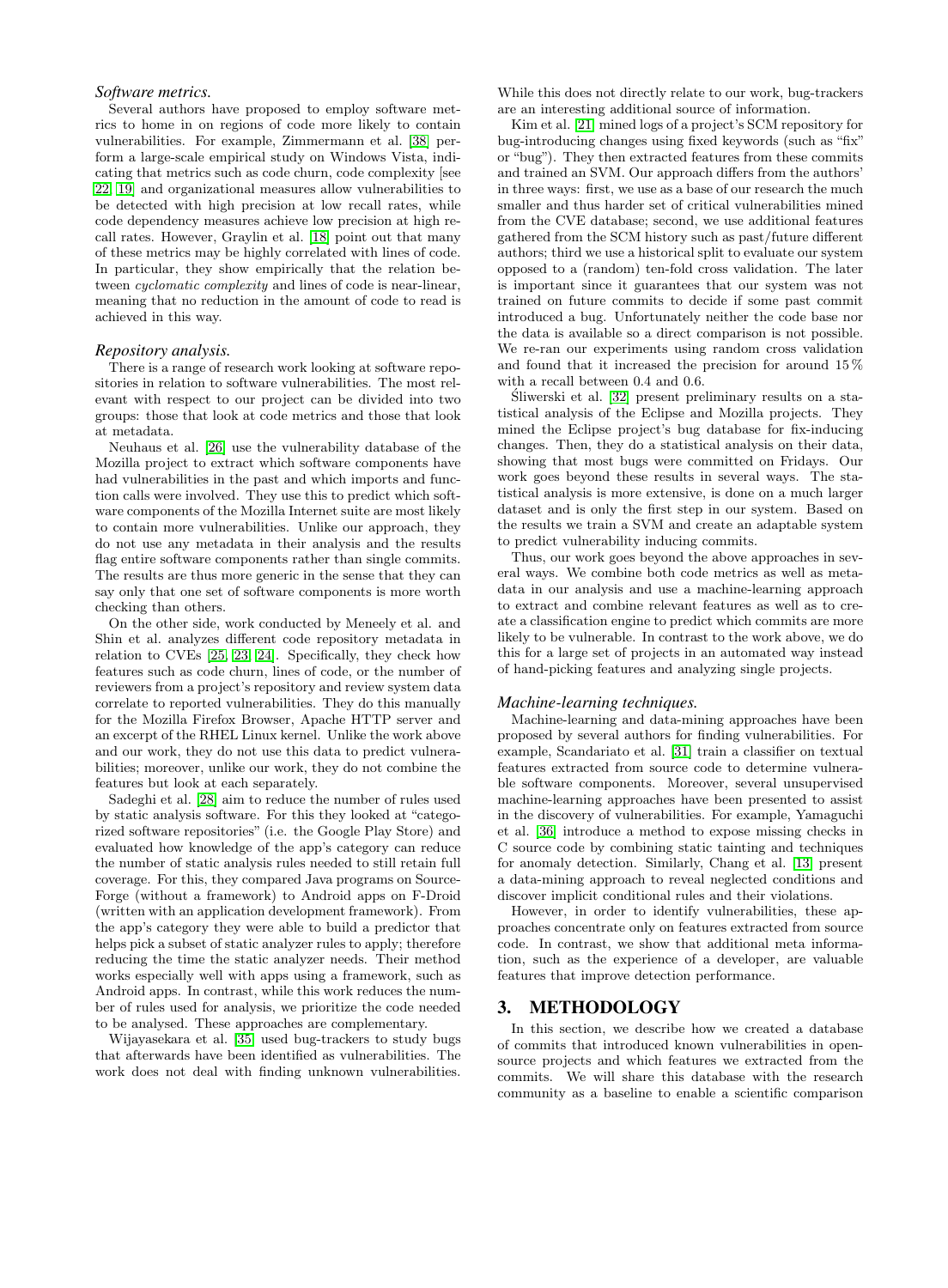between competing approaches. We focus on 66 C and  $C++$  projects using the version control system  $Git$  (see appendix [A](#page-11-26) for the list). These 66 projects contain 170,860 commits and 718 vulnerabilities reported by CVEs.

## 3.1 Vulnerability-contributing Commits

In order to analyze the common features of commits that introduce vulnerabilities, we first needed to find out which commits actually introduced vulnerabilities. To the best of our knowledge, no large-scale database exists that maps vulnerabilities as reported by CVEs to commits. Meneely et al. and Shin et al. [\[25,](#page-11-16) [23,](#page-11-17) [24\]](#page-11-18) manually created such mappings for the Mozilla Firefox Browser, Apache HTTP server and parts of the RHEL Linux kernel. We contacted the authors to inquire whether they would share this data, since we could have used that as a baseline for our larger analysis. Unfortunately, this was not possible at the time, although the data might be released in the future. To create a freely available database for ourselves and the research community, we set out to create a method to automatically map CVEs to vulnerability-contributing commits.<sup>[1](#page-3-0)</sup>

Since at this point we are only interested in CVEs relating to projects hosted on Github, we utilized two data sources as starting points for our mapping. As a first source, we selected all CVEs containing a link to a commit of one of the 66 projects fixing a vulnerability as part of the "proof". As a second source for *fixing* commits, we created a crawler that searches commit messages of the 66 projects for mentions of CVE IDs. To check the accuracy of our mapping we took a random sample of 10 % and manually checked the mapping and found no incorrectly mapped CVEs. This gave us a list of 718 CVEs. This list is potentially not complete since there might be CVEs that do not link to the fixing commit and which are also not mentioned in the commit messages. However, this does not represent a problem for our approach since 718 is a large enough sample to train our classifier.

We then developed and tested a heuristic to proceed from these fixing commits to the vulnerability-contributing commits (VCCs). Recall that we are operating on Git commits, which means that we have access to the whole history of a given project. One (appropriately named) Git subcommand is git blame, which, given a file, for each line names the commit that last changed the line. The heuristic for finding the commit that introduced a vulnerability given a commit that fixed it is as follows:

- 1. Ignore changes in documentation such as release notes or change logs.
- 2. For each deletion, blame the line that was deleted.

Rationale: If the fix needed to change the line, that often means that it was part of the vulnerability. Note that Git diffs only know of added and deleted lines. If a line was changed, it shows up as a deletion and an addition in the diff.

- 3. For every continuous block of code inserted in the fixing commit, blame the lines before and after the block Rationale: Security fixes are often done by adding extra checks, often right before an access or after a function call.
- 4. Finally, mark the commit vulnerable that was blamed most in the steps above. If two commits were blamed for the same amount of lines, blame both.

Our heuristic maps the 718 CVEs of our dataset to 640 VCCs. The reason we have fewer VCCs than CVEs is that a single commit can induce multiple CVEs. To estimate the accuracy of our heuristic, we took a 15 % random sample of all VCCs flagged by our heuristic (i.e. 96 VCCs) and manually checked them. We found only three cases (i.e. 3.1 %) where our heuristic blamed a wrong commit for the vulnerability. All three of the mis-mappings occurred in very large commits. For example, one commit of libtiff<sup>[2](#page-3-1)</sup> that fixes CVE-2010-1411 also upgrades libtool to version 2.2.8. The method we propose for VCCFinder is capable of dealing with noisy datasets, so for the purpose of this work, an error rate of 3.1 % is acceptable. However, improving our blame heuristics further is an interesting avenue for future research.

Apart from the 640 VCCs, we have a large set of 169,502 unclassified commits. We name these commits unclassified, since, while no CVE points to them, they might still contain unknown vulnerabilities.

At this point we now have a large dataset mapping CVEs to vulnerability-contributing commits. Our goal now is to extract features from these VCCs in order to detect further potential VCCs in the large number of unclassified commits.

## 3.2 Features

First we extracted a list of characteristics that we hypothesized could distinguish commits. One of our central hypotheses is that combining code metrics with GitHub metadata features is beneficial for finding VCCs. First, we test each feature separately using statistical analysis, e.g. for each feature we measured whether the distribution of this feature within the class of vulnerable commits was statistically different from the distribution within all unclassified commits.

Here is a list of hypotheses concerning metadata we started with:

- New committers are more likely to introduce security bugs than frequent contributors.
- It is good to "commit early and often" according to the Git Best Practices<sup>[3](#page-3-2)</sup>. Therefore, longer commits may be more suspicious than shorter ones.
- Code that has been iterated over frequently, possibly by many different authors, is more suspicious than code that doesn't change often. Meneely and Williams [\[23\]](#page-11-17) already analyzed these code churn features in their work. We integrate and combine these features below.

Table [1](#page-4-0) shows a list of all features along with a statistical evaluation (cf. Section [3.4\)](#page-5-0) of all numerical features except

<span id="page-3-0"></span><sup>&</sup>lt;sup>1</sup>We have anonymously uploaded the database to [https://www.dropbox.com/s/x1shbyw0nmd2x45/](https://www.dropbox.com/s/x1shbyw0nmd2x45/vcc-database.dump?dl=0) [vcc-database.dump?dl=0](https://www.dropbox.com/s/x1shbyw0nmd2x45/vcc-database.dump?dl=0) so the reviewers can access the raw data during the review process. We will release the data to the community together with the paper. The file was created using  $pg\_dump$  and can be read into a database using  $pg\_restore$ . The dump file will create the three The dump file will create the three tables cves, commits and repositories in the schema export.

<span id="page-3-2"></span><span id="page-3-1"></span> $^2$ https://GitHub.com/vadz/libtiff/commit/31040a39 3 [http://sethrobertson.GitHub.io/GitBestPractices/](http://sethrobertson.GitHub.io/GitBestPractices/#commit) [#commit](http://sethrobertson.GitHub.io/GitBestPractices/#commit)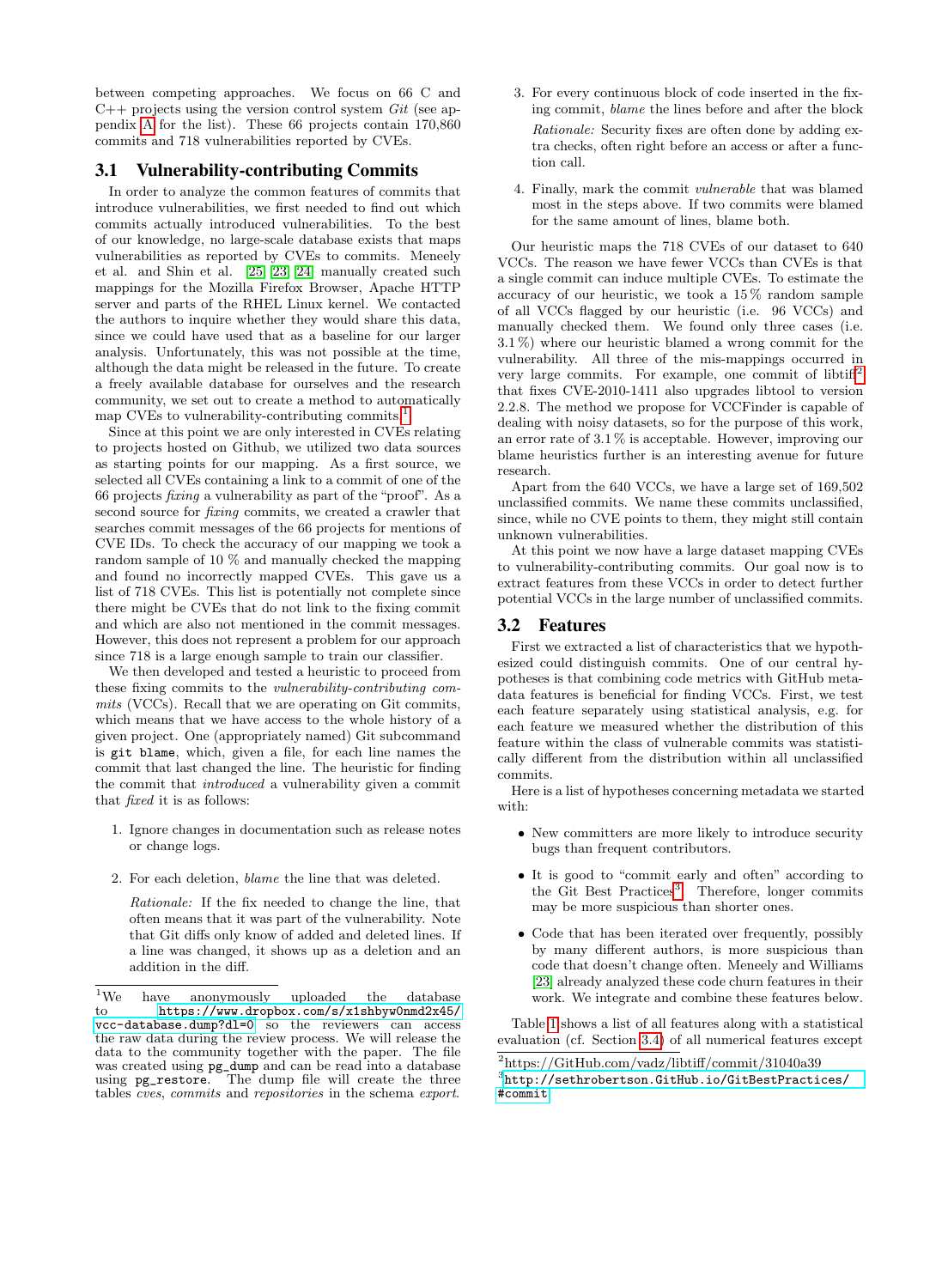| Feature                                            | <b>Scope</b>             | mean<br>$\rm VCCs$  | mean<br>others      | U                      | effect size   |
|----------------------------------------------------|--------------------------|---------------------|---------------------|------------------------|---------------|
| Number of commits<br>Number of unique contributors | Repository<br>Repository | 282171.39<br>524.99 | 103980.95<br>236.90 | 32143126*<br>30528184* | $40\%$<br>43% |
|                                                    |                          |                     |                     |                        |               |
| Contributions in project                           | Author                   | $5\%$               | $15\,\%$            | 31263040*              | 42%           |
| Additions                                          | $\operatorname{Commit}$  | 306.19              | 71.54               | 20215148*              | 62%           |
| Deletions                                          | $\operatorname{Commit}$  | 73.93               | 37.46               | 42983290*              | $20\%$        |
| Past changes                                       | Commit                   | 627.17              | 385.53              | 40715632*              | 24%           |
| <b>Future</b> changes                              | $\operatorname{Commit}$  | 792.46              | 396.63              | 36261346*              | $33\%$        |
| Past different authors                             | $\operatorname{Commit}$  | 40.16               | 22.70               | 40292116*              | $25\%$        |
| Future different authors                           | $\operatorname{Commit}$  | 136.58              | 51.44               | 29534644*              | 45%           |
| Hunk count                                         | Commit                   | 17.68               | 9.88                | 32348343*              | 40%           |
| Commit message <sup>1</sup>                        | Commit                   |                     |                     |                        |               |
| Commit patch $1$                                   | Commit                   |                     |                     |                        |               |
| Keywords <sup>2</sup>                              | $\operatorname{Commit}$  |                     |                     |                        |               |
| <b>Added functions</b>                             | Function                 | 6.51                | 1.03                | 28724694*              | 46 %          |
| Deleted functions                                  | Function                 | 1.07                | 0.49                | 50084674*              | $7\%$         |
| <b>Modified functions</b>                          | Function                 | 6.79                | 3.59                | 41446509*              | 23%           |

 $^{\rm 1}$  These features are text-based and thus not considered in the statistical analysis.

<span id="page-4-0"></span><sup>2</sup> See Table [2](#page-5-1) for a statisical analyis of each keyword.

## Table 1: Overview of the features and results of the statistical analysis of the numeric features. Mann–Whitney U test significant (\*) if  $p < 0.00059$ .

for project-scoped features. In the following, we discuss the features. For brevity reasons, we omit the discussion of selfexplaining features here.All our analyses are based on commits. A commit can contain changes to one or more files. The metrics about files and functions are aggregated in the corresponding commit.

Features scoped by project are obviously the same for every commit in that project. However, in combination with other commit-based features, these can still become relevant.

## *3.2.1 Features Scoped by Project*

- Programming language The primary language the project is written in, as determined by GitHub through their open-source linguist library. In our analysis, we focused on projects written in either C or C++. The main reason for limiting our focus to one language was that we wanted to ensure comparability between the features extracted from the commit patches. When mixing different languages and syntaxes, this can't be ensured. We chose C and  $C_{++}$  specifically since many security-relevant projects (Linux, Kerberos, OpenSSL, etc.) are written in these languages.
- Star count (number) The number of stars the project has received on GitHub. Stars are a user's way of keeping track of interesting projects, as starred projects show up on the own profile page.
- Fork count (number) To fork a project on GitHub means copying the repository under your personal namespace. This is often the first step to contributing back to the project by then making changes under the personal namespace and sending a pull request to the official repository.
- Number of commits (number) We counted the number of commits that are reachable from the main branches

HEAD. The canonical main branch is "master", but some projects like bestpractical/rt use "stable" as the default branch. In those cases we used the branch set at GitHub by the maintainer of the project.

#### *3.2.2 Features Scoped by Author*

Contributions (percentage) How many commits the author has made in this project in percent, i.e. the number of commits authored divided by the number of total commits.

#### *3.2.3 Features Scoped by Commit*

- Number of Hunks (number) As a hunk is a continuous block of changes in a diff, this number assesses how fragmented the commit is (i.e. lots of changes all over the project versus one big change in one file or function).
- Patch (text) All changes made by the commit as text represented as a bag of words.
- Patch keywords (number) For each patch, we counted the number of occurrences of each  $C/C++$  keyword. See Table [2](#page-5-1) for a statistical analysis of the different distributions of each keyword.

#### *3.2.4 Features Scoped by File*

Future changes (number) If the commit at hand is not the most current one, this is the number of times the file will be changed by later commits. We only use this feature for our historical analysis and not for the classifier, since this feature is naturally not available for new commits.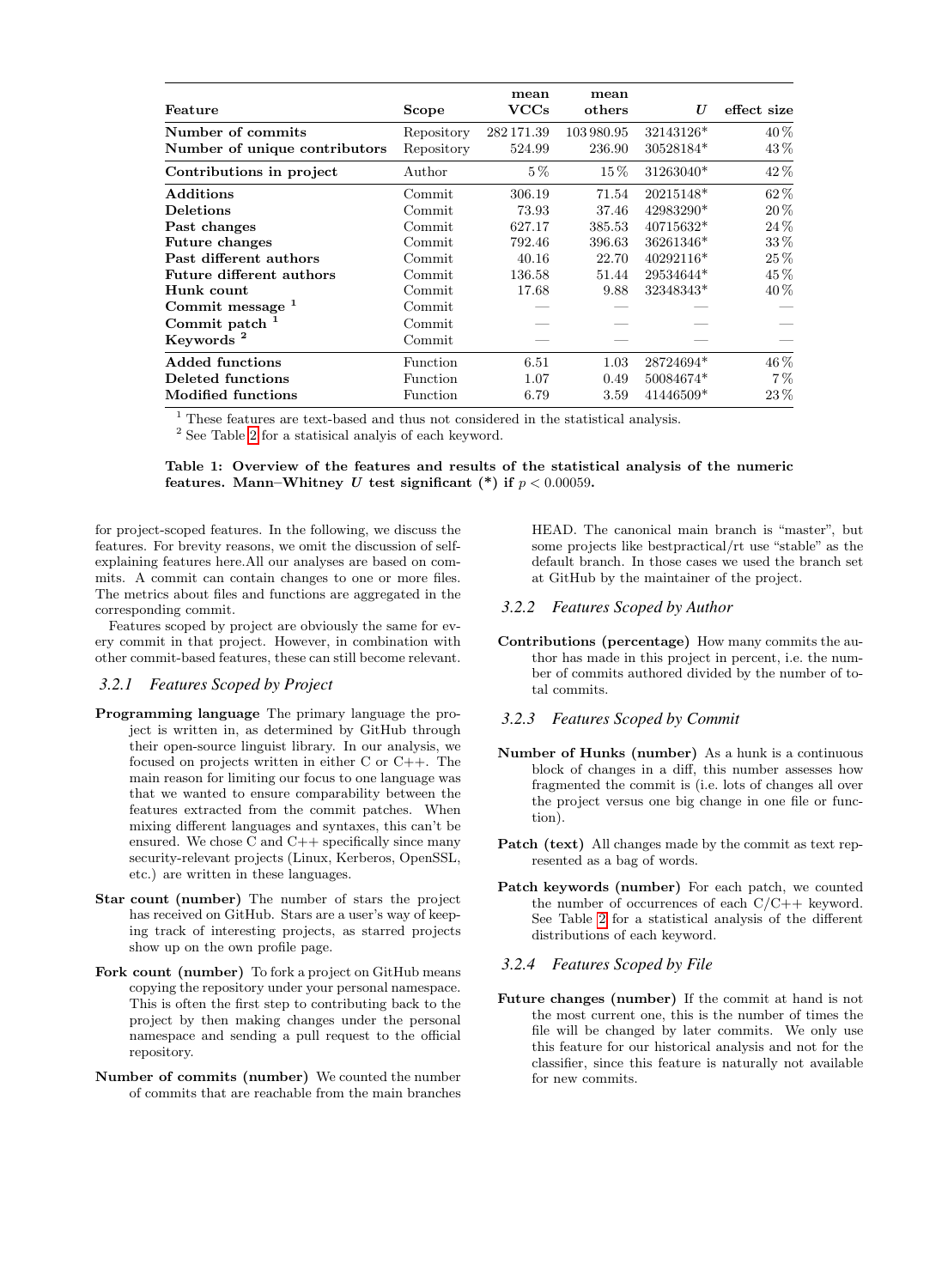| Keyword  | mean<br>${\bf VCCs}$ | mean<br>others | $\boldsymbol{U}$ | effect<br>size |
|----------|----------------------|----------------|------------------|----------------|
| if       | 39.00                | 7.82           | 37013390*        | 70%            |
| int      | 31.30                | 7.02           | 39930128*        | 68\%           |
| struct   | 32.38                | 3.66           | 39729656*        | 68%            |
| return   | 18.76                | 3.60           | 41342834*        | $67\%$         |
| static   | 15.17                | 3.58           | 45382955*        | 64%            |
| void     | 12.52                | 4.31           | 63935365*        | 49%            |
| unsigned | 8.66                 | 1.51           | 64440969*        | 48\%           |
| goto     | 5.92                 | 0.43           | 64798818*        | 48 %           |
| sizeof   | 4.37                 | 0.78           | 66764357*        | 46 %           |
| break    | 5.56                 | 0.84           | 74389604*        | 40%            |
| char     | 6.71                 | 2.68           | 93400907*        | $25\,\%$       |

<span id="page-5-1"></span>Table 2: Statistical analysis of  $C/C++$  keywords sorted by effect size [\[33\]](#page-11-27), Mann–Whitney  $U$  test significant (\*) if  $p < 0.000357$ .

## 3.3 Excluded Features

As can be seen in Table [1,](#page-4-0) the vast majority of the features depend only on data gathered from the version control system and not from additional information on GitHub or any other platform. In fact, we left out some features that were only available on some projects or for few commits since the data was too sparse to reveal anything reliable. We will briefly discuss why we excluded some features which might seem counter-intuitive.

One feature that would be promising but which we did not include was issue tracker information. GitHub provides an issue tracker and even links texts like "fixes #123" in the commit message to the corresponding issue. However, the projects which use this feature tend to be smaller projects, while the older and larger projects for which we have a rich set of CVE data predominantly use an external issue tracker. Thus, this feature is not useful for us at this time.

Another piece of information that is interesting – but unfortunately too sparse at the moment – is the content of the discussion surrounding the inclusion of a change into the main repository. For this information, features could be the length of the discussion, the number of people involved, or the mean experience (in terms of contributions) of the people involved. Projects that use GitHub's functionalities extensively often do this through "pull requests". A contributor submits a commit to his own, unofficial repository and subsequently notifies the maintainer of the official repository to pull in the changes he made. GitHub provides good support for this work flow, including the ability to make comments on a pending pull request. Although this data could be useful for the classification of commits, at this point, too few projects use this work flow to be useful.

#### <span id="page-5-0"></span>3.4 Statistical Analysis of Features

For each numerical feature, we wanted to assess its fitness with respect to distinguishing VCCs from unclassified commits. We used the Mann–Whitney  $U$  test<sup>[4](#page-5-2)</sup> in order to compare the distribution of a given feature within the set of commits with vulnerabilities against the set of all unclassified commits. The null hypothesis states that the feature is distributed independently from whether the commit contained a bug or not. If we can reject the null hypothesis, the feature is distributed differently in each set and thus is a promising candidate as input for the machine-learning algorithms.

We used the Bonferroni correction to correct for multiple testing for the 17 features we tested. Therefore, we test against the stricter significance level of 0.00059, which corresponds to a non-corrected  $p \leq 0.01$  for each individual test. The date and time features (project age and commit with time zone) were converted to numerical features based on seconds that have elapsed since January 1, 1970 UTC (Unix epoch).

## *3.4.1 Features Scoped by Project*

These features were attributed to the commit depending on the project the commit was taken from. Since all commits from a repository, whether containing vulnerabilities or not, have the same features, these features are too broad to actually distinguish commits. However, they can be valuable in combination with other features later on. For brevity, we do not discuss the features on their own here, though the table shows the significance testing.

#### *3.4.2 Patch Keyword Features*

For each commit we counted the occurrences of each of the following  $28 \text{ C/C++}$  keywords: bool, char, const, extern, false, float, for, if, int, long, namespace, new, operator, private, protected, sizeof, static, static, struct, switch, template, throw, typedef, typename, union, unsigned, virtual, and volatile. We then used the Mann– Whitney  $U$  test to find out whether the given keyword is used more or less frequently in VCCs compared to unclassified commits. Table [2](#page-5-1) shows a subset of those keywords with high significance and high effect. We say that an effect is significant if  $p < 0.000357$ , corresponding to 0.01/28, again accounting for a Bonferroni correction for multiple testing for the 28 keywords.

The effect size measures the percentage of pairs that support the hypothesis. For example, for the keyword if, the vulnerable commits contain more ifs than the unclassified commits in 70 % of the cases. As can be seen by looking at the mean values for each distribution, if there is a statistical effect, the VCCs are more likely to contain those keywords compared to unclassified commits.

#### *3.4.3 Features Scoped by Commit or File*

All remaining features except for the number of deleted lines are distributed differently over VCC versus unclassified commits, with  $p = 3.9 \times 10^{-6}$  the number of hunks being the least significant result. We note that the fact that a feature is distributed differently does not mean that this feature can be used to distinguish between the two sets. However, these results provide some hint as to why a machine-learning approach that uses a combination of these features can be successful.

The only feature where the difference was not significant was the number of deleted lines ( $p = 4.6 \times 10^{-4}$ ), contrary to the number of added lines  $(p = 3.9 \times 10^{-37})$ , for which there is a significant difference in the distribution. When we manually looked at commits with known vulnerabilities and compared them to unclassified commits, we saw that the former often added a great deal of code, whereas the number of deleted or edited lines were the same as for un-

<span id="page-5-2"></span><sup>&</sup>lt;sup>4</sup>The Mann–Whitney  $U$  test is used to test whether a value is distributed differently between two populations.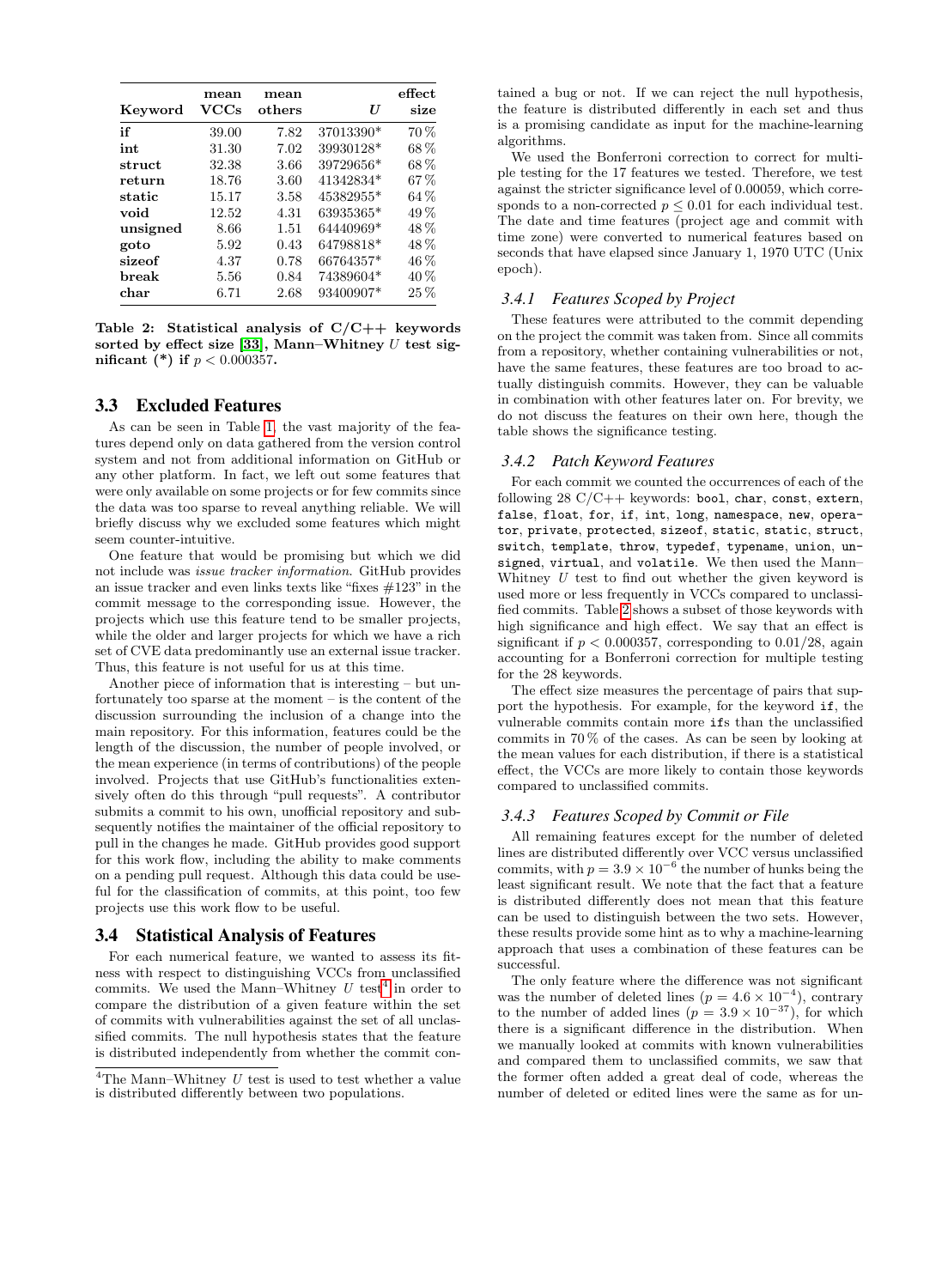classified commits. This finding confirms the intuition that security bugs are not commonly introduced by code edits or refactoring, but that new code is a more likely entry points for vulnerabilities. To the best of our knowledge this fact has not been used to ease the workload of code reviewers.

### *3.4.4 Text-Based Features*

One of the central tenets of our work is that combining code metrics with GitHub metadata can help with the detection of VCCs. While both the code and the metadata features detailed above are "hard" numerical features, there are also a number "soft" features contained in GitHub that can be helpful. These text-based features, like the commit message, cannot be evaluated using statistical tests as above, but will be integrated into the machine-learning algorithm using a generalized bag-of-words model as we will discuss in Section [4.1.](#page-6-0)

## 4. LEARNING-BASED DETECTION

The different features presented in the previous sections provide information for analyzing the search for suspicious commits and the discovery of potential vulnerabilities. As the large number of these features renders the manual construction of detection rules difficult, we apply techniques from the area of machine-learning to automatically analyze the commits and rank them so code-reviewers can prioritise their work. The construction of a learning-based classifier, however, poses several challenges that need to be addressed to make our approach useful in practice:

- 1. Generality: Our features comprise information that range from numerical code metrics to structured metadata, such as words in commit messages and keywords in code. Consequently, we strive for a classifier that is capable of jointly analyzing these heterogeneous features and inferring a combined detection model.
- 2. Scalability: To analyze large code repositories with thousands of source files and commits, we require a very efficient learning method which is able to operate on the large amount of available features in reasonable time.
- 3. Explainability: To help an analyst in practice, it is beneficial if the classifier can give a human-comprehensible explanation as to why the commit was flagged, instead of requiring an analyst to blindly trust a black-box decision.

We address these challenges by combining two concepts from the domains of machine-learning and information retrieval. In particular, we first create a joint representation for the heterogeneous features using a generalized bag-ofwords model and then apply a linear Support Vector Machine (SVM)—a learning method that can be extended to provide explanations for its decisions and which is also efficient enough to cope with the large number of features which need to be analysed.

## <span id="page-6-0"></span>4.1 Generalized Bag-of-Words Models

Bag-of-word models have been initially designed for analysis of text documents [\[30,](#page-11-28) [29\]](#page-11-29). In order to combine both code metric based numerical features with GitHub metadata features, we generalize these models by considering a generic set of tokens S for our analysis. This set can contain textual words from commit messages as well as keywords, identifiers and other tokens from the code of a commit. In particular, we obtain these tokens by splitting the commit message and its code using spaces and newlines. Furthermore, we ignore certain tokens, such as author names and email addresses, since they might bias the generality of our classifier and could compromise privacy.

Formally, we define the mapping  $\varphi$  from a commit to a vector space as

$$
\varphi: X \longrightarrow \mathbb{R}^{|S|}, \quad \varphi: x \longmapsto (b(x, s))_{s \in S},
$$

where X is the set of all commits and  $x \in X$  an individual commit to be embedded in the vector space. The auxiliary function  $b(x, s)$  returns a binary flag for the presence of a token  $s$  in  $x$  and is given by

$$
b(x,s) = \begin{cases} 1 & \text{if token } s \text{ is contained in } x \\ 0 & \text{otherwise.} \end{cases}
$$

To also incorporate numerical features like the author contribution into this model, we additionally convert all numerical features into strings. This enables us to add all arbitrary numbers to  $S$  and thereby treat both kinds of features equally. However, when using a string representation for numerical features we have to ensure that similar values are still identified as being similar. This is obviously not the case for a naive mapping, as "1.01" and "0.99" represent totally different strings.

We tackle this problem by mapping all numerical features to a discrete grid of bins prior to the vector space embedding. This quantization ensures that similar values fall into the same bins. We choose different bin sizes depending on the type of the feature. If the numerical values are rather evenly distributed, we apply a uniform grid, whereas for features with skewed distribution we a apply a logarithmic partitioning. For the latter, we apply the logarithmic function to its values and cut off all digits after the first decimal place.

To better understand this generalized bag-of-words model, let us consider a fictitious commit  $x$ , where a patch has been written by a user who did not contribute to a project before. The committed patch is written in C and contains a call to an API function which is associated with a buffer write operation. The corresponding vector representation of the  $commit x$  looks as follows

ϕ(x) 7→ · · · 1 0 · · · 1 0 · · · · · · AUTHOR\_CONTRIBUTION:0.0 AUTHOR\_CONTRIBUTION:10.0 · · · buf\_write\_func(); some\_other\_func(); · · ·

The two tokens indicative of the commit are reflected by non-zero dimensions, while all unrelated tokens are associated with zero dimensions. Note that the resulting vector space is high-dimensional and may contain several thousands of dimensions. For a concrete commit  $x$ , however, the vast majority of these dimensions are zero and thus the vector  $\varphi(x)$  can be stored in a sparse data structure. We make use of the open-source tool Sally [\[27\]](#page-11-30) for this purpose, which implements different strategies for extracting and storing sparse feature vectors.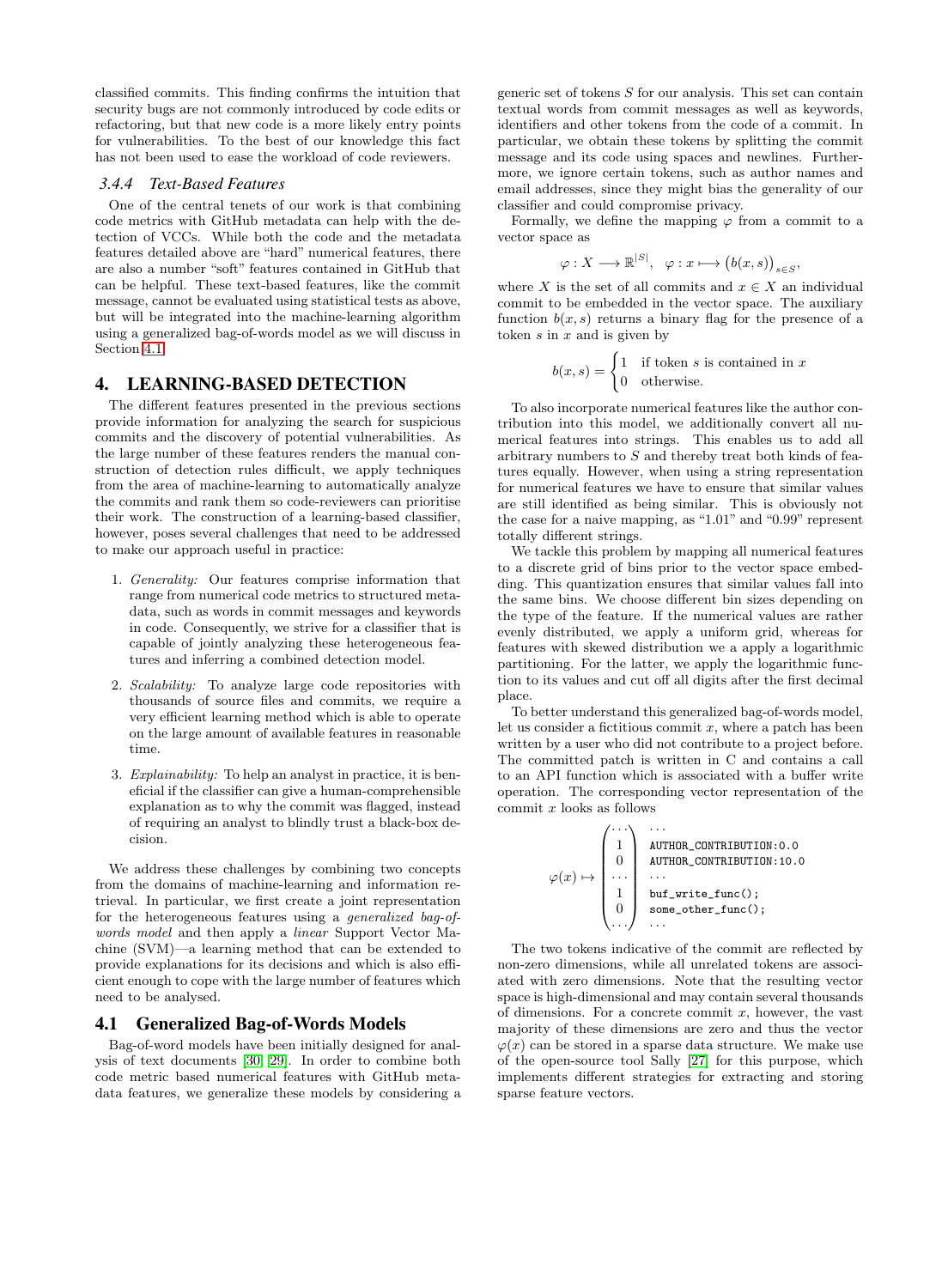## 4.2 Classification and Explainability

While in principle a wide range of methods are available for learning a classifier for the detection of vulnerability contributing commits, only few methods scale with larger amount of data while also providing explanations for their decisions. One technique satisfying both properties are *lin*ear Support Vector Machines (SVM). This variant of classic SVMs does not apply the kernel trick for learning, but instead directly operates in the input space. As a result, the run-time complexity of a linear SVM scales linearly in the number of vectors and features.

We implement our classifier for commits using the opensource tool LibLinear [\[17\]](#page-11-31) that provides different optimization algorithms for linear SVMs. Each of these algorithms seeks a hyperplane w that separates two given classes with maximum margin, in our case corresponding to unclassified commits and vulnerability-contributing commits. As the learning is performed in the input space, we can use this hyperplane vector  $w$  for explaining the decisions of our classifier.

By calculating the inner product between  $\varphi(x)$  and the vector  $w$ , we obtain a score which describes the distance from  $\varphi(x)$  to the hyperplane; that is, how likely the commit introduces a vulnerability,  $f(x) = \langle \varphi(x), w \rangle = \sum_{s \in S} w_s b(x, s)$ .

As this inner product is computed using a summation over each feature, we can simply test which features provide the biggest contribution to this distance and thus are causal for the decision.

Finally, to calibrate free parameters of the linear SVM, namely the regularization parameter  $C$  and the class weight  $W$ , we perform a standard cross-validation on the training data. We then pick the best values corresponding to a regularization cost  $C = 1$  and a weight  $W = 100$  for the class of suspicious commits.

## 5. EVALUATION

We evaluate the effectiveness of our approach in several different ways. First, we use a temporal split between the training and test data to evaluate the predictiveness of the SVM. We picked 2011 as the split data to have the rela-tion of two-thirds to one-thirds training vs test data.<sup>[5](#page-7-0)</sup> Since we have the ground truth for the years 2011 to 2014 this method is the allows us to realistically and reliably test the effectiveness of VCCFinder.

|                      | Dataset    |        |              |  |  |
|----------------------|------------|--------|--------------|--|--|
|                      | Historical | Test   | <b>Total</b> |  |  |
| CVEs                 | 469        | 249    | 718          |  |  |
| <b>VCCs</b>          | 421        | 219    | 640          |  |  |
| Unclassified commits | 90.282     | 79.220 | 169,502      |  |  |

#### Table 3: Distribution of commits, CVEs, and VCCs.

<span id="page-7-0"></span><sup>5</sup>This is a standard approach to evaluate classifiers. The first dataset contains all commit data up until the 31st of December 2010. We use this dataset for the design and training of our classifier. The dataset can be considered the 'historical' dataset. The second 'testing' dataset contains all commit data from 2011 to 2014 which is then used to evaluate our approach. This simulates VCCFinder being used in the beginning of 2011 having being trained on all existing data at the time and then trying to predict the unkown VCCs of the future (2011 to 2014).

<span id="page-7-1"></span>

(a) Detection performance of VC-CFinder using different feature sets.



<span id="page-7-2"></span>(b) Detection performance of our approach and FlawFinder as precisionrecall curve.

#### Figure 1: Detection performance of VCCFinder.

Second, we discuss the features learnt by the SVM as well as the true positives, i.e. vulnerabilities our classifier found in the test set. Third, we discuss the commits that are flagged by our classifier but lie outside the ground truth we have based on the CVEs. These could either be false positives or point to previously undetected vulnerabilities. Finally, we compare our approach to Flawfinder, an opensource static code analyzer.

#### *Comparing feature sets.*

We start with an evaluation of the impact of different feature sets and their combination on the detection performance of our classifier. Figure  $1(a)$  shows the precisionrecall curves for these experiments. To this end, we train a classifier on code metric features and meta-information. As can be seen, the classifier that combines all the features (shown in blue) out-performs the classifiers which only operate on a sub-set of the features, showing that combining the different features is beneficial. Figure [1\(b\)](#page-7-2) shows the precision recall curve of our VCCFinder compared to Flawfinder, which only operates on code metrics. The comparison with Flawfinder will be discussed in greater depth in section [5.3.](#page-8-0)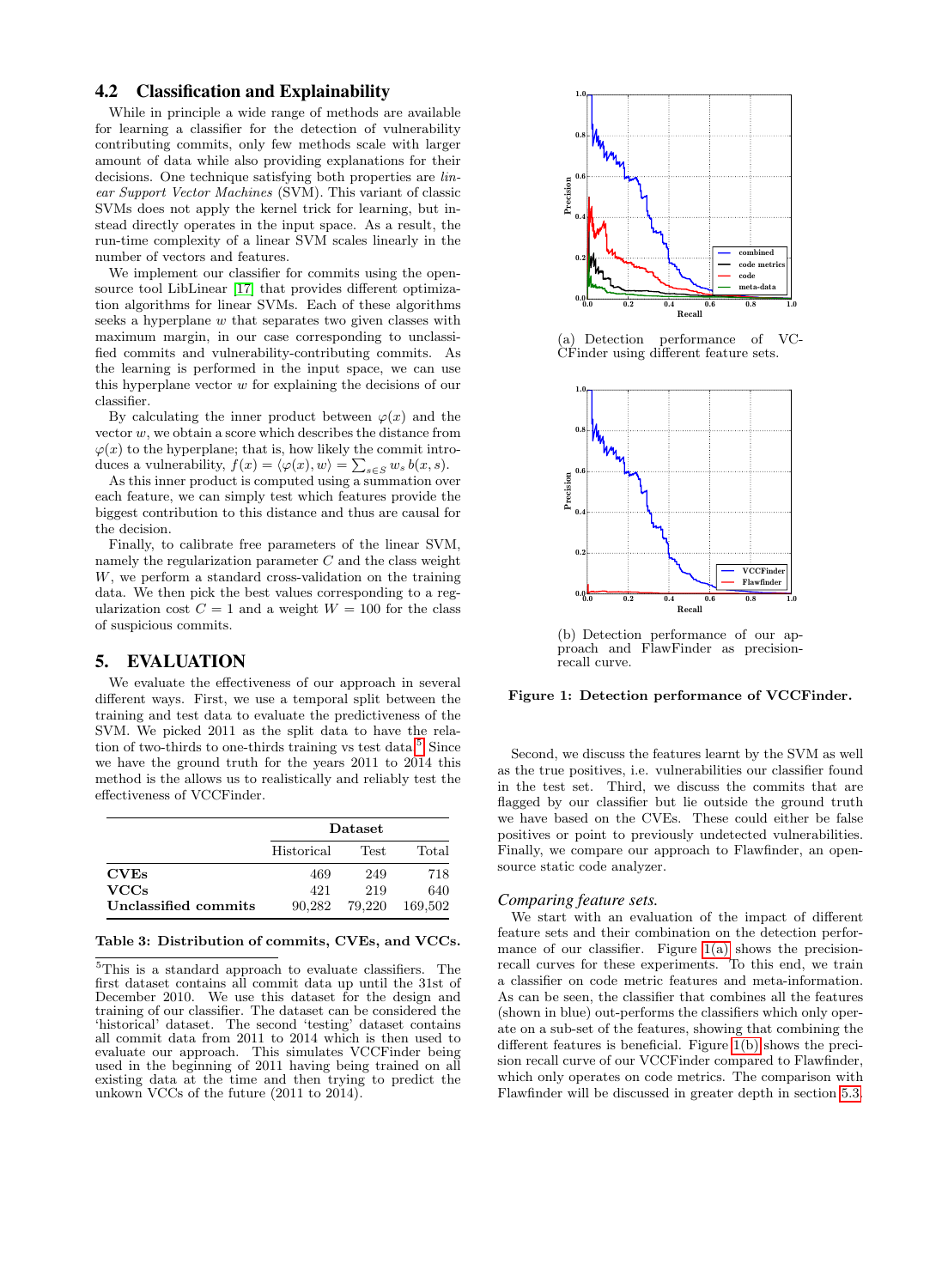## 5.1 Case Study

The previous section shows the precision of our approach for the different levels of recall. In practice, developers can simply decide how many commits they can afford (timeand cost-wise) to review and VCCFinder will improve their chances of finding vulnerabilities. For the sake of comparison with Flawfinder, we now set VCCFinder's recall to the same as that of Flawfinder (i.e. 0.24 cf. Table [4\)](#page-10-6) and discuss some examples of the VCCs which would have been flagged by VCCFinder if it had been run from 2011 to 2014<sup>[6](#page-8-1)</sup>. In these four years, VCCFinder would only have flagged 89 out of 79688 commits for manual review compared to 5,513 commits flagged by Flawfinder. We believe this is a very manageable amount of code reviews to ask reviewers to do for a high return. Additionally, projects can increase the number of commits to review at any time. In the following, we present an excerpt of the vulnerabilities that VCCFinder found, when set at the very conservative level of Flawfinder's recall. We also discuss which features our classifier used to spot the VCCs.

## *CVE-2012-2119.*

Commit 97bc3633be includes a buffer overflow in the macvtap device driver in the Linux kernel before 3.4.5, when running in certain configurations, allows privileged KVM guest users to cause a denial of service (crash) via a long descrip-tor with a long vector length<sup>[7](#page-8-2)</sup>. Considering metadata, our SVM detects this commit because of the edited file's high code churn, and because the author made few contributions to the Kernel in combination with the fact the the developer used sockets.

#### *CVE-2013-0862.*

FFmpeg commit 69254f4628 introduces multiple integer overflows in the process frame obj function in libavcodec / sanm.c in FFmpeg before 1.1.2 that allow remote attackers to have an unspecified impact via crafted image dimensions in LucasArts Smush video data, which triggers an out-ofbounds array  $access^8$  $access^8$ . The SVM detected that the author contributed little to the project before as well as that the commit inserted a large chunk of code at once.

#### *CVE-2014-1438.*

In commit 1361b83a13, the restore fpu checking function in  $\arctan(x86/include/asm/fpu-internal.h$  in the Linux kernel before 3.12.8 on the AMD K7 and K8 platforms does not clear pending exceptions before proceeding to an EMMS instruction, which allows local users to cause a denial of service (task kill) or possibly gain privileges via a crafted application. [9](#page-8-4) The SVM detected a high amount of exceptions, a high number of changed code, inline ASM code, and variables containing user input such as \_\_input and user.

## *CVE-2014-0148.*

In commit e8d4e5ffdb of Qemu the block driver for Hyper-V VHDX Images is vulnerable to infinite loops and other potential issues when calculating BAT entries. This is due to missing bounds checks for block size and logical sector size  $variables<sup>10</sup>$  $variables<sup>10</sup>$  $variables<sup>10</sup>$ . The SVM found that the patch of the VCC included many keywords indicating errorprone byte manipulation, such as "opaque", "\*bs", or "bytes".

## 5.2 Flagged Unclassified Commits

While we discussed the known true positive hits of our classifier for the years 2011 to 2014 above, we also have 36 commits that were flagged as potentially dangerous, for which we have no known CVE. These are commits that need be checked by code reviewers. We have shared our results with several code reviewing teams and will follow responsible disclosure in all cases, so we cannot discuss the flagged commits at this time. However, we can already talk about one vulnerability found by VCCFinder in commit d08d7142fd of the FFmpeg project, since this vulnerability was fixed in commit cca1a42653 before it ever was released. Thus, discussing the findings poses no harm to the FFmpeg project.

Commit d08d7142fd of FFmpeg introduces a new codec for Sierra Online audio files and Apple QuickDraw and was flagged in the 101 commits, but is not associated with a CVE. However, we discovered that in the newly created file libavcodec/qdrw.c, starting at line 72, the author does not check the size of an integer read from an adversary-supplied buffer.

```
for (i = 0; i \le colors; i++) {
int idx;
idx = BE_16(buf); /* color index */
buf += 2;
a->p a lette \begin{bmatrix} i dx & * & 3 + 0 \end{bmatrix} = *buf++;
but++;a \rightarrowp a lette [idx \ast 3 + 1] = \astbuf++;
but++:a->p a l ette \begin{bmatrix} idx & * & 3 + 2 \end{bmatrix} = *buf++;
but++;}
```
The macro BE\_16() reads two bytes from the argument and returns an unsigned 16 bit integer. This means that an adversary controlling buf (e.g. through a malicious video) could address 3 · 65535 bytes of memory which will be filled by data from buf itself.

The SVM classified the commit because of raw byte manipulation, indicated by uses of "buf" as well as an inexperienced committer pushing a large chunk of code at once.

## <span id="page-8-0"></span>5.3 Comparison to Flawfinder

We compare our findings against Flawfinder [\[34\]](#page-11-0) version 1.31, a static source code scanner. Flawfinder is a mature open-source tool that has been under active development since 2001 and fulfills the requirements of being able to process C and C++ code on the level of commits. When given a source file, Flawfinder returns lines with suspected vulnerabilities. It offers a short explanation of the finding as well as a link to the Common Weakness Enumeration (CVE) database.<sup>[11](#page-8-6)</sup> For the comparison, we run Flawfinder on each

<span id="page-8-1"></span> $^6\mathrm{As}$  previously mentioned we use the years 2011–2014 as the test dataset, since we have ground truth data on which to base the discussion.

<span id="page-8-2"></span><sup>7</sup> [http://cve.mitre.org/cgi-bin/cvename.cgi?name=](http://cve.mitre.org/cgi-bin/cvename.cgi?name=CVE-2012-2119) [CVE-2012-2119](http://cve.mitre.org/cgi-bin/cvename.cgi?name=CVE-2012-2119)

<span id="page-8-3"></span> ${}^{8}$ [http://cve.mitre.org/cgi-bin/cvename.cgi?name=](http://cve.mitre.org/cgi-bin/cvename.cgi?name=CVE-2013-0862) [CVE-2013-0862](http://cve.mitre.org/cgi-bin/cvename.cgi?name=CVE-2013-0862)

<span id="page-8-4"></span> $^9$ [https://cve.mitre.org/cgi-bin/cvename.cgi?name=](https://cve.mitre.org/cgi-bin/cvename.cgi?name=CVE-2014-1438) [CVE-2014-1438](https://cve.mitre.org/cgi-bin/cvename.cgi?name=CVE-2014-1438)

<span id="page-8-5"></span> $^{10}$ [https://bugzilla.redhat.com/show\\_bug.cgi?id=](https://bugzilla.redhat.com/show_bug.cgi?id=1078212) [1078212](https://bugzilla.redhat.com/show_bug.cgi?id=1078212)

<span id="page-8-6"></span> $11$ <http://cwe.mitre.org/>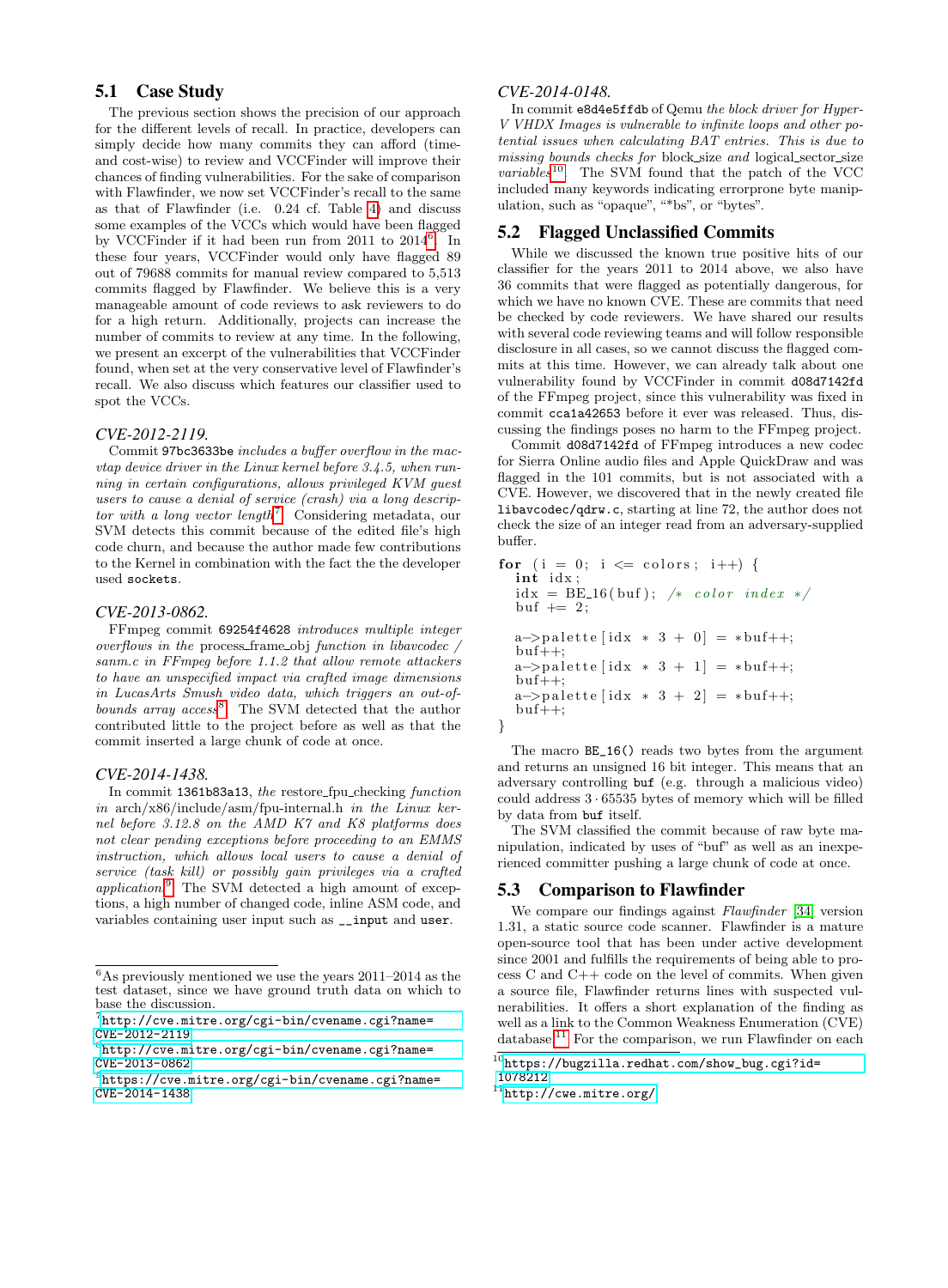added or modified file of a commit. We then record the lines which Flawfinder flags that were inserted by the commit. Consequently, we say that Flawfinder marked a commit if it found a flaw in one of the lines the commit inserted.

We then evaluated both our tool and Flawfinder against the test dataset. Table [4](#page-10-6) shows the contingency table, precision and recall for both tools. We argue that precision is the most important metric in this table and the one which should be used to compare Flawfinder and VCCFinder, as this value determines how many code locations a security researcher needs to look at in order to find a vulnerability. While a higher recall would theoretically mean that more vulnerabilities can be found, in practice they would be buried in a large amount of false positives. So for now, we accept that we will not find all vulnerabilities but create an environment in which it is realistic for a reviewer to check all flagged commits and achieve a decent success rate. Each row compares VCCFinder to Flawfinder with a different configuration. In the first row, we set VCCFinder's recall to that of Flawfinder's. As can be seen, VCCFinder's precision is significantly higher. Our approach improves the false positive rate by over 99 %! This is the most realistic configuration, since this configuration can be used in a real world setting. For the next comparison, we set VCCFinder's false positives to the same number as Flawfinder's. While of course the number of false positives is then prohibitively high, VC-CFinder does find almost three times as many VCCs as Flawfinder. In the final comparison, we set VCCFinder's precision to Flawfinder's very poor value. While the number of false positives is prohibitively high, VCCFinder finds almost 90% of all VCCs compared to Flawfinder's 24%.

In Table [5](#page-9-0) we also compare VCCFinder and Flawfinder based on their top results. In the first row, we select the top 100 flagged commits, then 500 and finally 1000. Among the top 100 commits, VCCFinder identifies 56 VCCs correctly, significantly reducing the amount of commits a security researcher would need to review before finding a commit containing a vulnerability. Compared to FlawFinder, its precision is more than 50 times higher and it already identifies more than 25% of all VCCs in the data set at this point.

VCCFinder significantly outperforms Flawfinder in all parameter configurations. Importantly, we were able to reduce the number of false positives to the point where it becomes realistic for reviewers to carefully check all flagged commits. This represents a significant improvement over the current state-of-the-art.

We would have liked to compare our approach to more alternatives; however, since most research papers have not published the datasets they worked on and since their tools are not applicable to commits at the scale at which we tested VCCFinder, this was not possible. We are releasing our VCC database and results to the community, so that future researchers have a benchmark against which different approaches can be compared.

## 6. TAKE-AWAYS

As the results above show, the performance of VCCFinder means that it can realistically be used in production environments without overburdening developers with a huge number of reviews. Since it can work on code snippets it can used automatically when new commits come in without requiring a complex test environment.

|                  |     |     |     |       | Precision |              |
|------------------|-----|-----|-----|-------|-----------|--------------|
|                  | TР  | FP  | FN  | TN    |           | $\rm Recall$ |
| Flawfinder       |     |     |     |       |           |              |
| Top 100          | 1   | 99  | 218 | 79121 | 0.01      | 0.00         |
| Top $500$        | 6   | 494 | 213 | 78726 | 0.01      | 0.03         |
| Top 1000         | 13  | 987 | 206 | 78233 | 0.01      | 0.06         |
| <b>VCCFinder</b> |     |     |     |       |           |              |
| Top 100          | 56  | 44  | 163 | 79176 | 0.56      | 0.26         |
| Top 500          | 88  | 412 | 131 | 78808 | 0.18      | 0.40         |
| Top 1000         | 105 | 895 | 114 | 78325 | 0.11      | 0.48         |

#### <span id="page-9-0"></span>Table 5: Confusion matrix of the tools by top  $X$ commits. T: True, F: False, P: Positive, N: Negative.

Apart from this, we would like to present some qualitative take-aways we found while developing and evaluating VC-CFinder, which can be useful even without using the tool. While some of these take-aways confirm well-known beliefs, we found it interesting to see that our machine-learning approach also came to these conclusions and backed them up with quantitative data, but also generated new insights.

#### *Error handling is hard.*

When looking at the features the SVM learnt by classifying VCCs, we saw that the adage "gotos considered harmful" [\[16\]](#page-11-32) still holds true today, as amongst others the keyword goto and the according jump labels such as out: and error: increase the likelihood of vulnerable code. We can confirm this by looking at Table [2.](#page-5-1) However, we found that the SVM also flags returning error values such as -EINVAL as potentially dangerous. Combined with gotos, these are common C mechanisms for error and exception handling. So unlike Dijkstra's argument that gotos are harmful because they lead to unreadable code, in our context gotos are considered harmful because they frequently occur in an errorhandling context. So instead of merely detecting gotos, our SVM gives exception and error-handling code a higher potential vulnerability ranking. Our explanation of this effect is as follows: because it is easy to miss some cases, exception handling is easy to get wrong (e.g. Apple's goto fail bug in their TLS implementation<sup>[12](#page-9-1)</sup>).

#### *Variable Usage and Memory Management.*

When examining highly ranked features of the SVM, we noticed that some memory management constructs lead to a higher vulnerability ranking. For instance, sizeof (struct, a high usage of sizeof in general, len and length as variable names occurred more often in vulnerable commits. In addition, we observed that variable names consisting of specific strings often occurred in VCCs: buf, net, socket and sk. While the presented keywords and variables alone do not lead to vulnerabilities, they may indicate more critical areas of the code.

<span id="page-9-1"></span> $^{12}$ [https://www.imperialviolet.org/2014/02/22/](https://www.imperialviolet.org/2014/02/22/applebug.html) [applebug.html](https://www.imperialviolet.org/2014/02/22/applebug.html)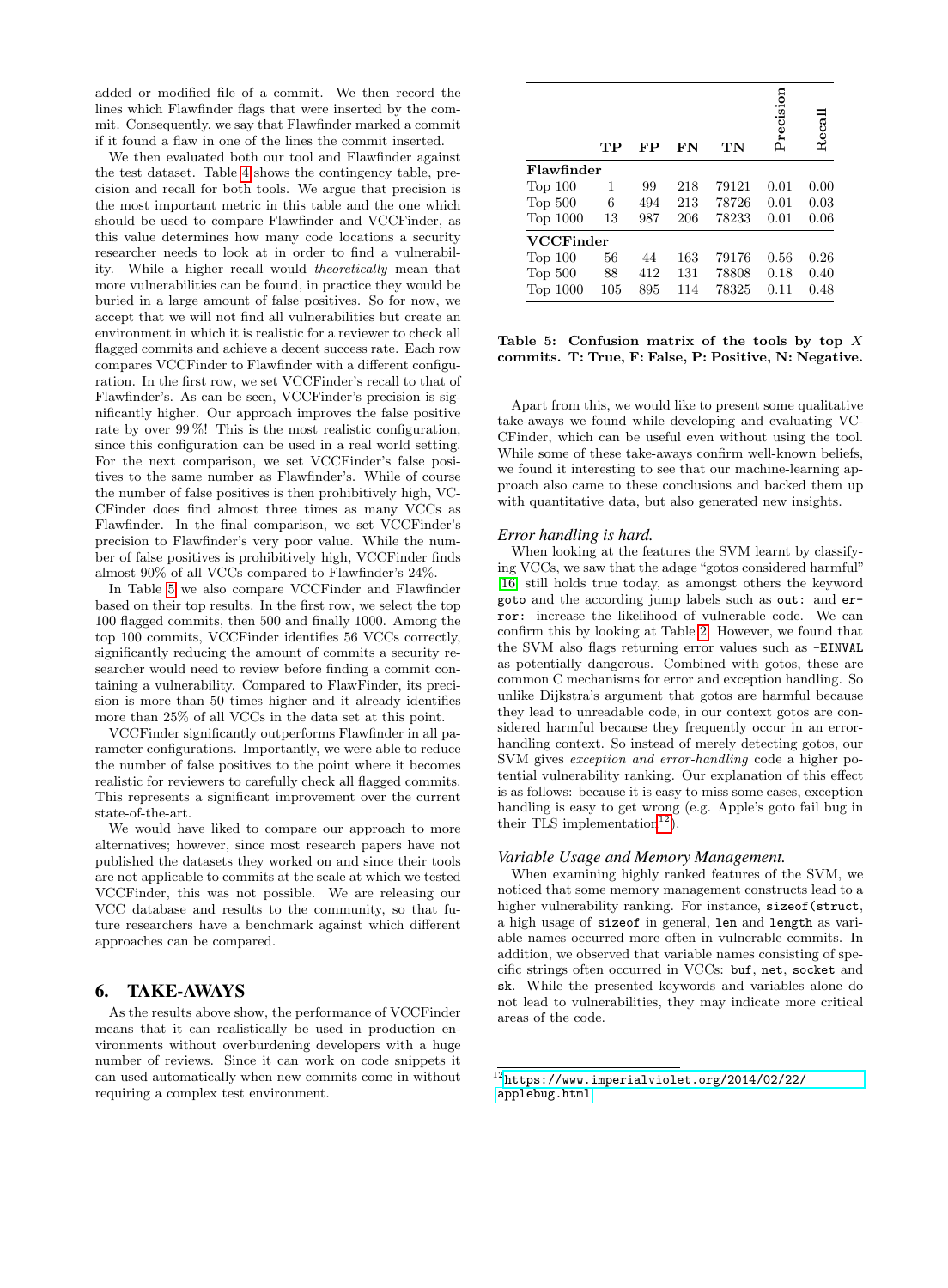|                                       | True<br>positive | False<br>positive | False<br>negative | True  | negative Precision | Recall |
|---------------------------------------|------------------|-------------------|-------------------|-------|--------------------|--------|
| Flawfinder                            | 53               | 5.460             | 166               | 73760 | 0.01               | 0.24   |
| <b>VCCFinder</b>                      |                  |                   |                   |       |                    |        |
| - with same recall/true positives     | 53               | 36                | 166               | 79184 | 0.60               | 0.24   |
| - with same number of false positives | 144              | 5460              | 75                | 73760 | 0.03               | 0.66   |
| - with same precision                 | 185              | 24288             | 34                | 54932 | 0.01               | 0.84   |

<span id="page-10-6"></span>Table 4: Comparison of the tools

#### *Help new contributors.*

We found that new contributors, i.e. contributors with less than  $1\%$  of all commits in a given project, are about five times as likely to commit a vulnerability as their counterparts who frequently contribute. While new contributors authored 470 of 95,621 VCCs, or 0.49 %, frequent contributors authored only 244 of 255,074 VCCs, or 0.10 % (Pearson's  $\chi^2$ :  $p < 0.0001$ ). While this is of course also no big surprise, we hope quantifying this risk will help convince projects to introduce more stringent review policies.

#### *Final Thoughts.*

As both the evaluation and the take-aways show, commits have a myriad of possible reasons for being flagged as VCCs. These reasons can be code-based or metadata-based or, importantly, a combination of the two. The examples above give us an intuitive understanding of why this is. While our main recommendation is to use VCCFinder to classify potentially vulnerable commits to prioritize reviews, there also general recommendation which can be extracted from the classifier results.

## 7. LIMITATIONS

Our approach has several limitations. We selected 66 open-source projects written in C or C++ that created at least one CVE but otherwise varied in numbers of contributors, commits, or governance. We believe that applying our results to other projects using  $C$  or  $C++$  should not threaten the validity. However, we can make no predictions on how VCCFinder performs on projects which to date have not received any CVEs. For generalization to other programming languages, the feature extraction and training will need to be re-done per language, so that the SVM does not mis-train based on differences in syntax.

We used a heuristic to map CVEs to VCCs. Our manual analysis of 15 % of these mappings showed that we have an error rate of 3.1 %. This needs to be taken into account by any project building on this dataset.

While we were able to map CVEs to VCCs, it is of course unknown how many unknown vulnerabilities are contained in our annotated database. Thus, our true positives must be considered a lower bound and the false positives an upper bound. So both VCCFinder's and Flawfinder's results might be better than reported and the relation between them could change. However, since VCCFinder outperforms Flawfinder by a large margin, it seems unlikely that the outcome would change.

Our experiments demonstrate that VCCFinder is able to automatically spot vulnerability-contributing commits with high precision; yet this alone does not ensure that an underlying vulnerability will be uncovered. Significant work and expertise is still necessary to audit commits for potential security flaws. However, our approach reduces the amount of code to inspect considerably and thus helps increase the effectiveness of code audits.

## 8. CONCLUSION

In this paper, we present and evaluate VCCFinder, an approach to improve code audits. Our approach combines code-metric analysis with meta data gathered from code repositories using machine-learning techniques. Our results show that our approach significantly outperforms the vulnerability finder Flawfinder. We created a large test database containing  $66$  C and  $C++$  project with  $170,860$  commits on which to evaluate and compare our approach. Training our classifier on data up until 2010 and testing it against data from 2011 to 2014, VCCFinder produced 99% fewer false positives than Flawfinder, detecting 53 of the 219 known vulnerabilities and only producing 36 false positives compared to Flawfinder's 5,460 false positives.

To enable future research in this area, we will release our annotated VCC database and results so that future approaches can use this database both as a training set and as a benchmark to compare themselves to existing approaches. The community is currently lacking such a baseline and we hope to spur more comparable research in this domain.

We see a very large amount of interesting future work. While the results are already significantly better than the Flawfinder tool, we believe that we have only begun to scratch the surface of what can be ascertained by combining the different features. Further analyzing the results of the classifier will likely allow us to make more general recommendations on how to minimize the likelihood that vulnerabilities make it from the initial vulnerable commit into deployed software.

#### References

- <span id="page-10-0"></span>[1] Clang static analyzer. <http://clang-analyzer.llvm.org/>. Accessed: 2015-05-08.
- <span id="page-10-2"></span>[2] Trinity: A linux system call fuzzer.
- <http://codemonkey.org.uk/projects/trinity/>. Accessed: 2015-05-08.
- <span id="page-10-1"></span>[3] Valgrind. <http://valgrind.org/>. Accessed: 2015-05-08.
- <span id="page-10-5"></span>[4] CodeSonar® | GrammaTech static analysis. <https://www.grammatech.com/codesonar/>, visited August, 2015.
- <span id="page-10-3"></span>[5] Coverity Scan — static analysis. <https://scan.coverity.com/>, visited August, 2015.
- <span id="page-10-4"></span>[6] HP Fortify. <https://www.hpfod.com/>, visited August, 2015.